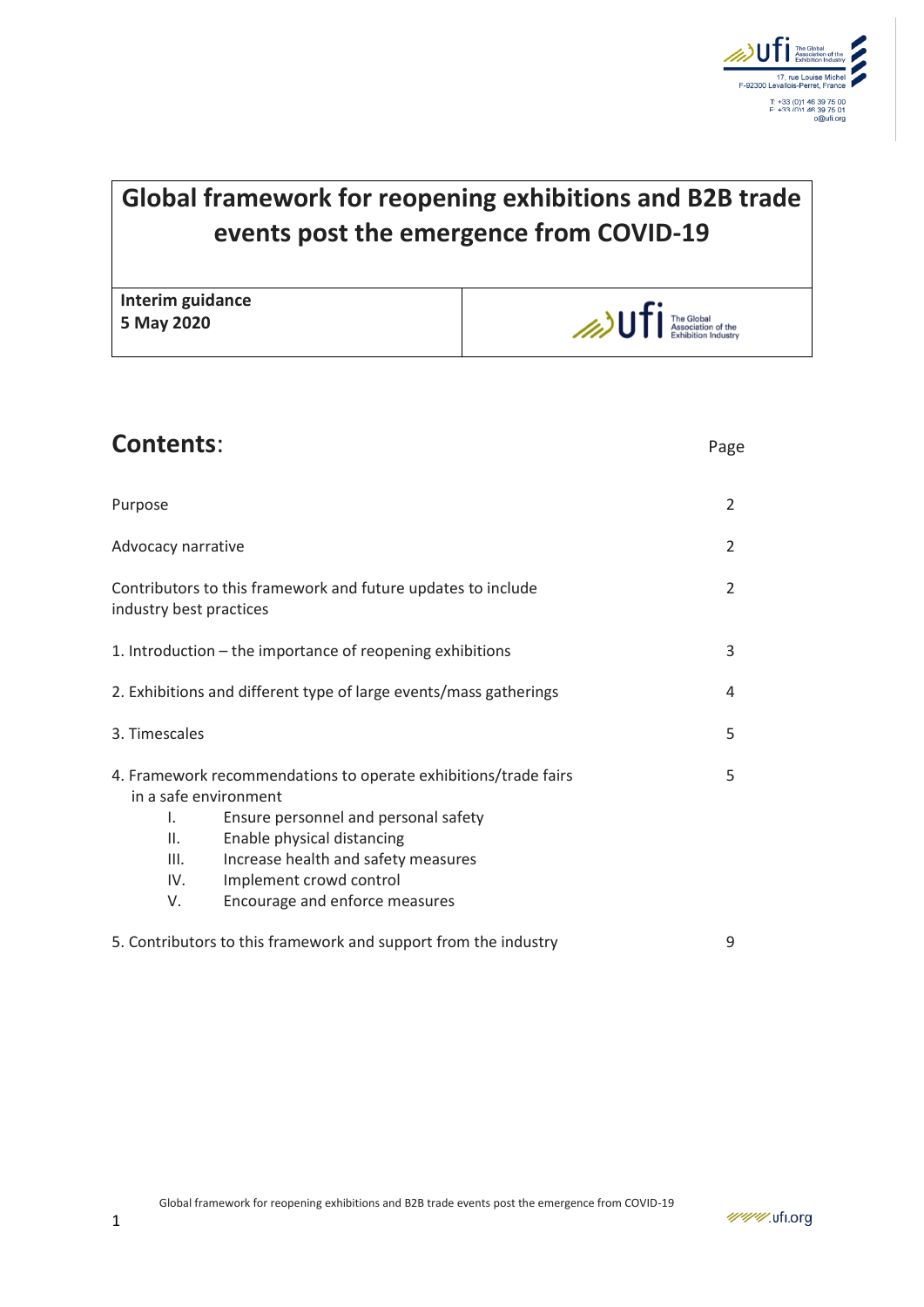

# **Purpose**

The purpose of this document is to define a structured framework for reopening exhibitions and B2B trade events after the emergence of COVID-19.

- The global exhibition industry pledges to collaborate to ensure the health and safety of all participants to exhibitions and trade shows.
- We expect the appropriate authorities to allow exhibitions to re-open based on the assured implementation of agreed health and safety standards.
- The re-opening of exhibitions will drive economic revitalisation.

### **Advocacy narrative**

- **People and business** The exhibitions and events industry puts people at the heart of its business model: we bring people together to do business, to learn, to inspire and to meet.
- **Safe and controlled environment** The health and safety of people is, and always has been, a primary concern of the exhibition industry. Around the world, wherever accredited exhibitions take place, there are robust health and safety standards in place, and we have the capacity to enhance these measures.
- **Additional environmental controls** Unlike most other types of large events, the format of an exhibition allows the organising stakeholders to structure and steer the audience on all steps of their journey – from their registration, to their arrival on site and entry, to the way they navigate show floors, meetings spaces, and auditoriums, as well as the catering and sanitary options available to them. Exhibition venues are designed specifically to host this type of event and to manage visitors to their site according to strict local authority security policies and international safety standards.
- **Exhibitions create business** Exhibitions are the marketplaces and meeting places for entire industries – regionally, nationally, and internationally. Exhibitions are a much-needed fast track to drive the economic recovery after COVID-19 – especially for small and medium-sized enterprises, who represent the backbone of every economy and for whom exhibitions and face-to-face events are a leading sales channel. In addition to the industries they serve, exhibitions also contribute to regional development and generate revenue for the travel and tourism sector, as well as hotels, restaurants, retail and transportation.
- **Our pledge** To honour this responsibility to economies and societies, as an industry we stand ready to open the door to exhibitions as quickly as possible, striking the right and secure balance between public health in times of COVID-19 and the economic health of societies and nations.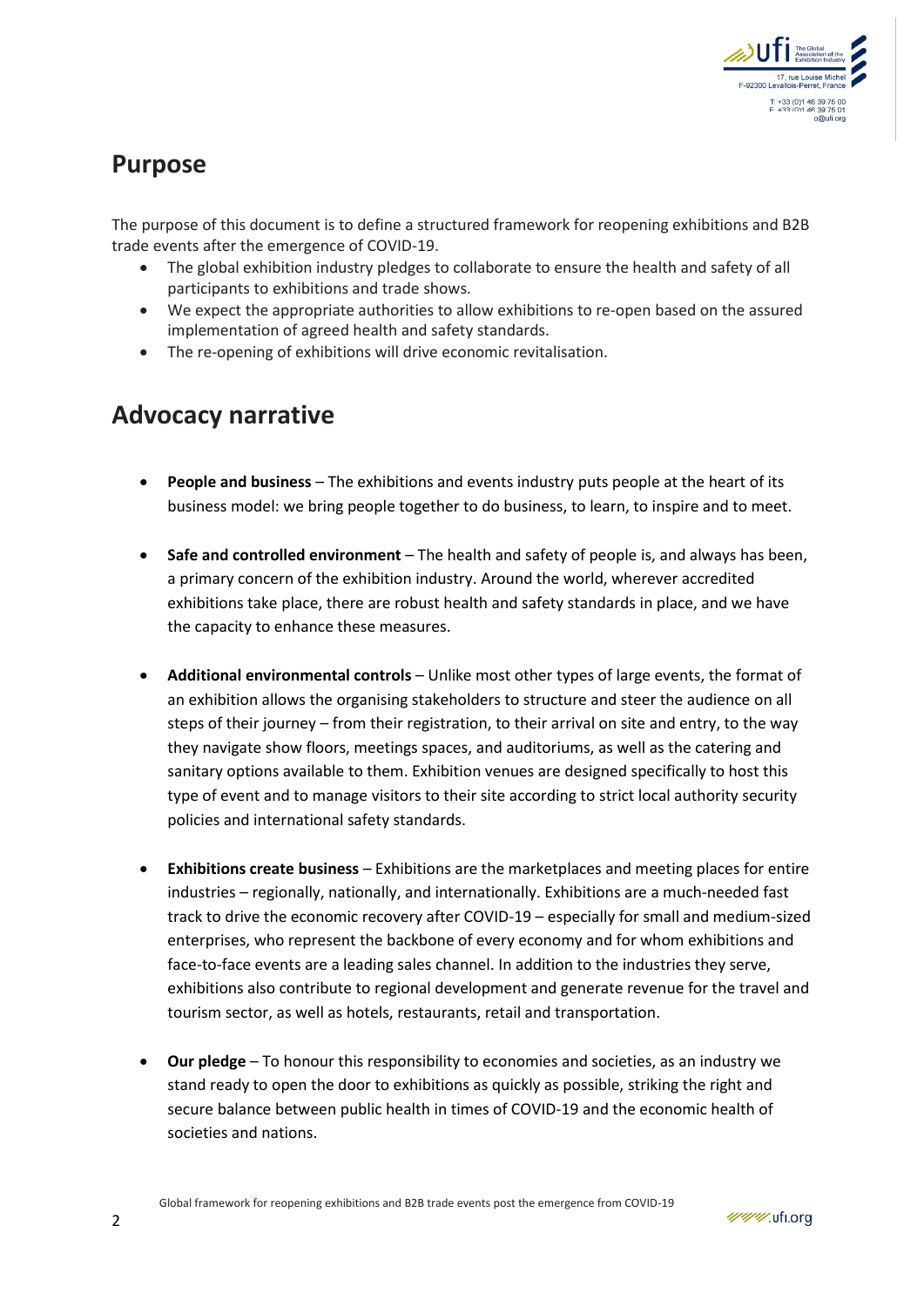

• **Our demand** – to political decision-makers: please be open to proactive framework recommendations for safe exhibitions and authorise these exhibitions with respective protocols as soon as possible.

# **Contributors to this framework**

This framework has been prepared in consultation and with the support of all parts of the exhibition industry, including organisers, venues, suppliers and associations. A list of those who have endorsed this document appears at the end.

The framework established here will be used to produce a document that gathers best-practice examples for the various areas listed in the framework below.

# **1. Introduction – the importance of reopening exhibitions**

The purpose of this document is to define a planning framework for organising exhibitions and B2B trade events within the response and recovery phase of the COVID-19 crisis, in line with domestic government directions. The framework established here will be used to produce a document that gathers best-practice examples for the various areas listed in the framework below.

A blanket regulation for all mass gatherings will negatively impact economic recovery after the current pandemic. There are many types of mass gatherings and they all serve various purposes. The participants of exhibition and B2B trade events are focused on doing business, exchanging information, and sharing/transferring knowledge. It is entirely possible for exhibition participants to maintain the required distance from each other and achieve their business goals. The density of people at exhibitions can be maintained at lower levels than at other types of large events due to a number of reasons – for example, exhibitions often take place over a number of days, and the space occupied by an exhibition is much larger than at other types of events. As a result, B2B exhibitions can be managed and operated in a similar way to supermarkets and other retail outlets that have continued to function successfully and safely throughout the COVID-19 crisis.

It is imperative that exhibitions are given the security of planning to re-open in a timely manner under controlled circumstances, as described in this document. This requires clear signals from politicians, as exhibitions have a lead time of several months.

The global exhibition industry will reconnect and rebuild businesses, industries and economies following this unprecedented period of industrial and economic stagnation. The size and farreaching impact of the exhibition industry are demonstrated by the "[Global Economic Impact of](https://www.ufi.org/industry-resources/research/global-reports/economic-impact-studies/)  [Exhibitions](https://www.ufi.org/industry-resources/research/global-reports/economic-impact-studies/)" report from December 2019, which calculates the total economic impact of exhibitions to be €167 billion per year globally.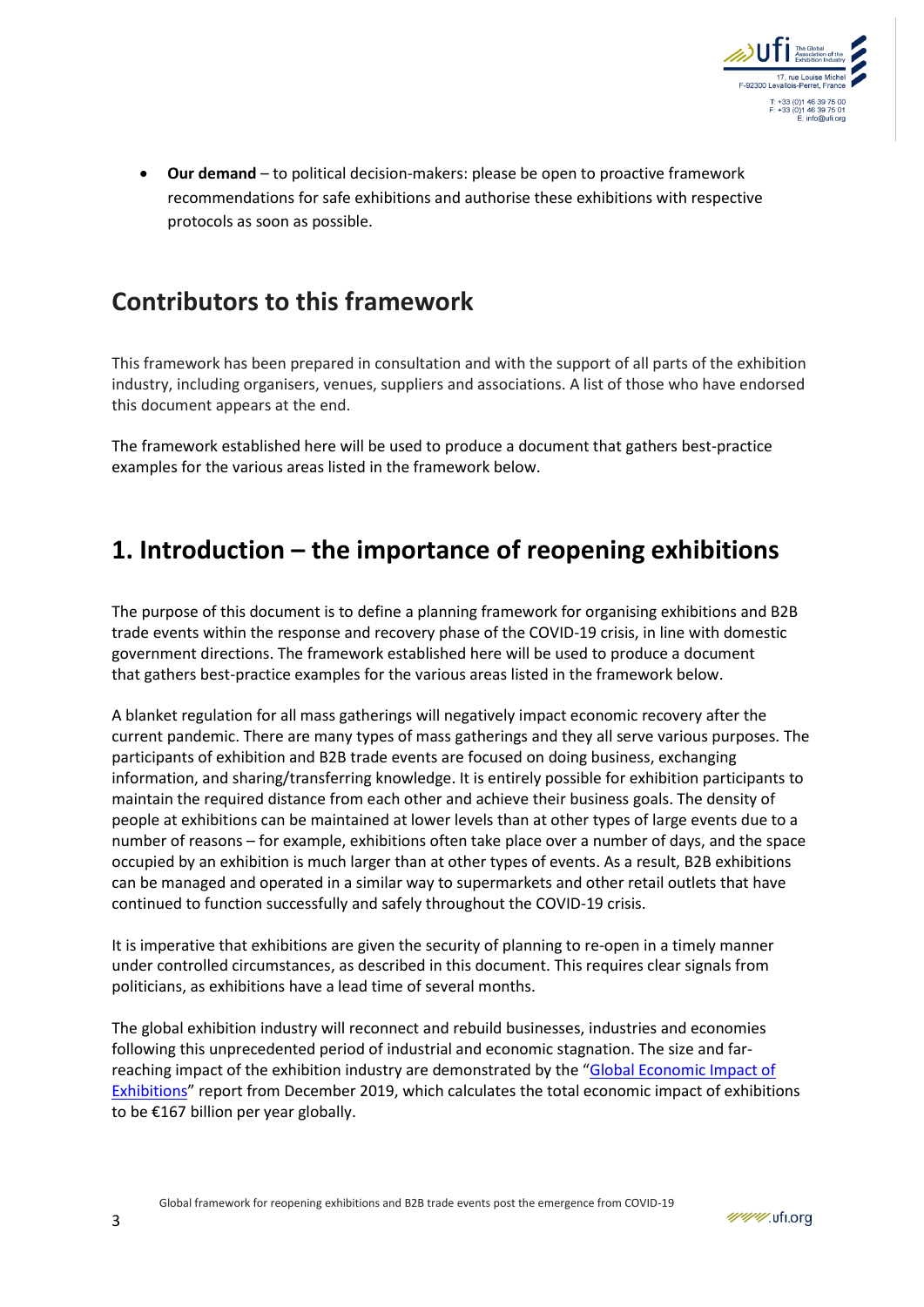

This framework serves as an addition to existing health and safety processes and regulations and should be read in conjunction with the WHO's [Public Health for Mass Gatherings: Key](https://www.ufi.org/wp-content/uploads/2020/02/WHO_COVID-19_Key_Planning_Recommendations.pdf)  [Considerations,](https://www.ufi.org/wp-content/uploads/2020/02/WHO_COVID-19_Key_Planning_Recommendations.pdf) which provides general advice on the public health aspects of mass gathering events. It is also adapted from WHO's interim planning considerations previously released for mass gatherings in the context of pandemic (H1N1) 2009 influenza, and international meetings attended by individuals from Ebola virus disease-affected countries.

It is designed to help plan, manage and monitor exhibitions in order to minimise the health and safety risks to staff, contractors, exhibitors and visitors.

The exhibition industry recognises that unspecified mass gatherings are highly visible events with the potential for public health consequences if they are not planned and managed carefully. In the context of the COVID-19 outbreak, large-scale events were the first to be shut down. Our industry is supporting the response to the current health emergency by making our exhibition venues available to host emergency hospitals, testing facilities, logistics centres, healthcare workers and homeless people, as well as offering other support.

This document gives policymakers the criteria they need to confidently support the reopening of exhibitions by adopting these guidelines.

### **2. Exhibitions and different type of large events/mass gatherings**

Events must be assessed according to their type and not according to a rigid total number of people. All are important for various economic and social factors, however, exhibitions are not comparable to sports events, concerts or festivals. Decision makers are asked to differentiate here in a targeted manner.

UFI and this framework follow the ISO 25639-1:2008 (E/F) definitions of an exhibition, show, or fair, as "an event in which products, services, or information are displayed and disseminated".

Exhibitions differ from "conferences", "conventions" or "seminars", or other business and consumer events. Exhibitions exclude flea markets and street markets. Exhibitions include: **Trade exhibitions:** exhibitions that promote trade and commerce and are attended primarily by trade visitors. A trade exhibition can be opened to the public at specific times. **Public exhibitions:** exhibitions open primarily to the general public. A public exhibition is sometimes also known as a consumer show.

**Conferences:** organised formal meeting, or series of meetings, comprised of groups of representatives belonging to a common interest group, in which issues, ideas and policies are discussed.

**Conventions:** organised meeting of industry, profession or organisation to share knowledge and experience. Note: A convention is sometimes also known as a "congress".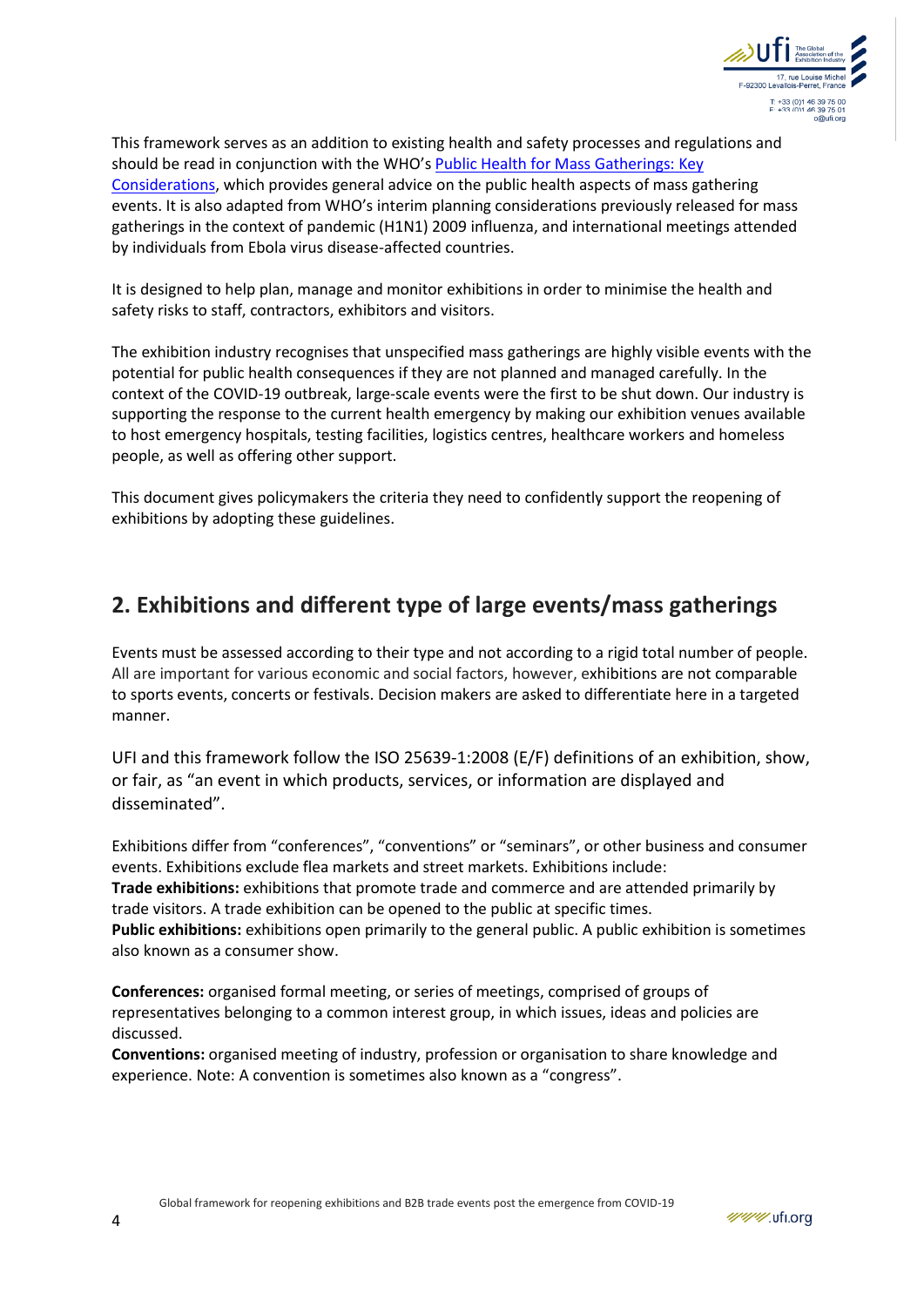

### **3. Timescales**

Several countries have announced a timescale for the easing of restrictions imposed due to COVID-19: lifting hospitality and travel restrictions, opening non-essential businesses, opening borders, and so on.

Where and when such restrictions are lifted, exhibitions can then also be held safely, open to those participants covered by existing travel rules, whether locally, regionally or internationally.

Venues and organisers will consult and liaise with local authorities about the time schedule of resuming exhibitions.

### **4. Framework recommendations to operate exhibitions/trade fairs in a safe environment**

Note: The measures listed in this framework are all aimed at organising exhibitions in a controlled and safe environment. They are to be considered, adapted and implemented by industry stakeholders, and will be updated with best-practice examples in specific areas going forward.

Measures to be put in place during the build-up (planning phase), the exhibition itself (operational phase) and following the event (post-event review) to protect all exhibition stakeholders:

- **I. Ensure personnel and personal safety**
- **II. Enable physical distancing**
- **III. Increase health and safety measures**
- **IV. Implement crowd control**
- **V. Encourage and enforce measures**

|               |                                                                                                    |   | Planning   Operational   Post-event |  |
|---------------|----------------------------------------------------------------------------------------------------|---|-------------------------------------|--|
| <b>Ensure</b> | Perform risk analysis.                                                                             |   |                                     |  |
| personnel and | Manage use of prevention materials<br><b>personal safety</b> $ $ (e.g. provide masks, disinfectant | x |                                     |  |
|               | gel, disposable tissues).                                                                          |   |                                     |  |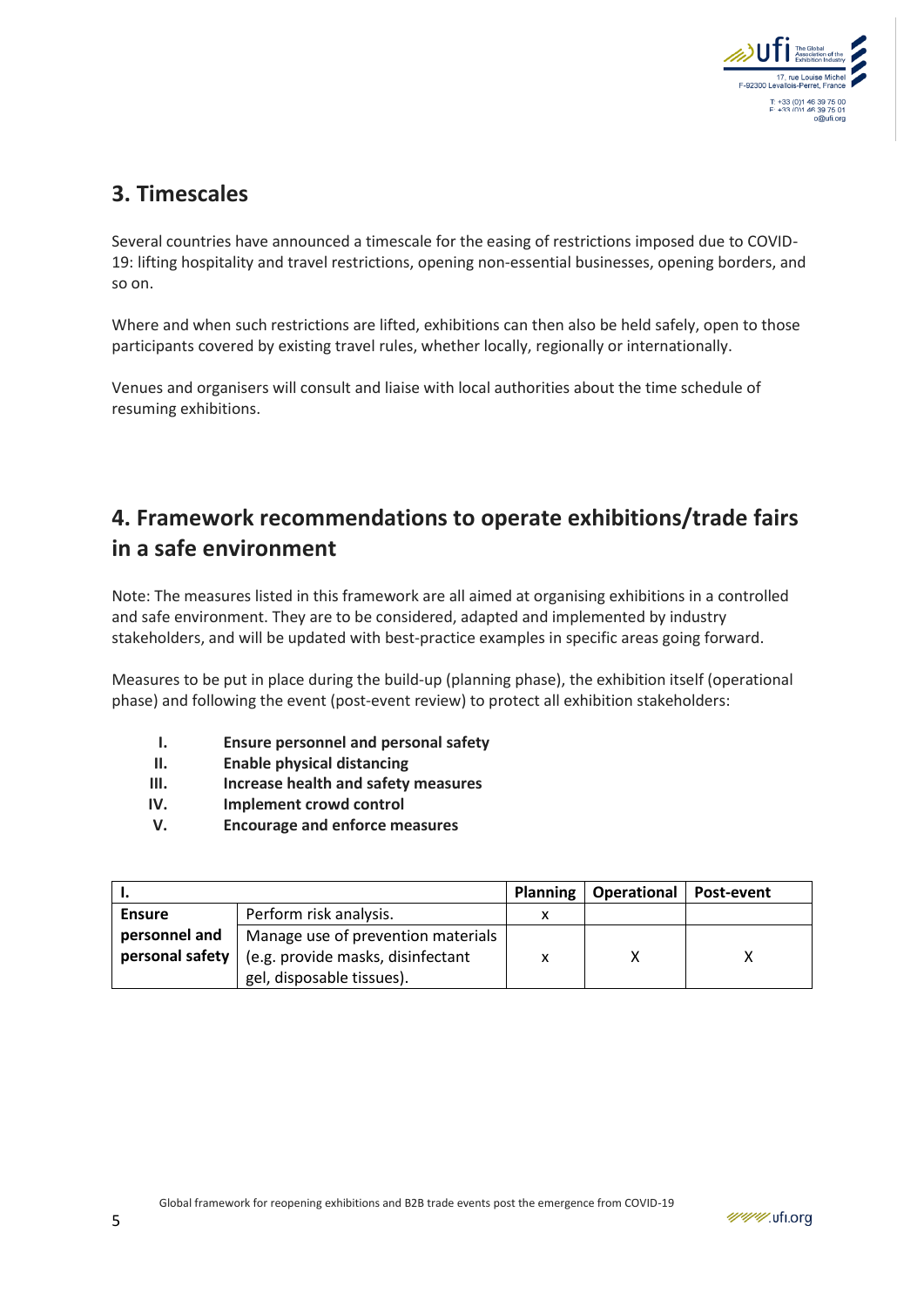

| Н.                     |                                       | <b>Planning</b> | <b>Operational</b> | Post-event |
|------------------------|---------------------------------------|-----------------|--------------------|------------|
| <b>Enable physical</b> | Introduce barriers and mark floor     |                 |                    |            |
| distancing             | to indicate space regulations for all |                 | x                  | x          |
|                        | queues and public spaces (e.g.        |                 |                    |            |
|                        | entrance halls, restaurants,          |                 |                    |            |
|                        | catering outlets and toilets).        | x               |                    |            |
|                        | Add physical transparent partition    |                 |                    |            |
|                        | on counters (e.g. admission,          |                 |                    |            |
|                        | registration and customer service).   |                 |                    |            |
|                        | Allow spacious distance between       | x               | x                  | х          |
|                        | booths and aisles for circulation.    |                 |                    |            |
|                        | Manage conference-style layout        |                 |                    |            |
|                        | for side events to allow physical     | x               | x                  |            |
|                        | distancing.                           |                 |                    |            |

| Ш.                                               |                                                                                                                                                                                                          | <b>Planning</b>    | <b>Operational</b> | Post-event |
|--------------------------------------------------|----------------------------------------------------------------------------------------------------------------------------------------------------------------------------------------------------------|--------------------|--------------------|------------|
| <b>Increase health</b><br>and safety<br>measures | Enable access control and conduct<br>health screening (e.g. unified<br>temperature monitoring).                                                                                                          | X                  | X                  | Χ          |
|                                                  | Work with guidelines dealing<br>with/denying entry to stakeholders<br>who fail health screening test (e.g.<br>set up isolation areas; inform the<br>local disease control department).                   | x                  | X                  | X          |
|                                                  | Manage cleaning, sanitation and<br>disinfection regimes of commonly<br>used areas.                                                                                                                       | $\pmb{\mathsf{x}}$ | X                  | X          |
|                                                  | Provide sanitising and<br>handwashing stations.                                                                                                                                                          | x                  | X                  | X          |
|                                                  | Enable no-contact policy (e.g. avoid<br>shaking hands and consider<br>alternative greetings; encourage<br>contactless payment; plan<br>dedicated space for exhibitor and<br>visitor to interact safely). | x                  | X                  | X          |
|                                                  | Ventilated venues/exhibition halls<br>and other facilities to have air-<br>conditioning and air-filtering<br>processes.                                                                                  | x                  | X                  | X          |
|                                                  | Adapt frequency of waste disposal.                                                                                                                                                                       | x                  | X                  | X          |
|                                                  | Enable exhibitors to have<br>enhanced cleaning and disinfection<br>regimes for booths, exhibits and<br>promotional materials (e.g. suggest<br>that publicity materials be<br>electronic).                |                    | x                  |            |

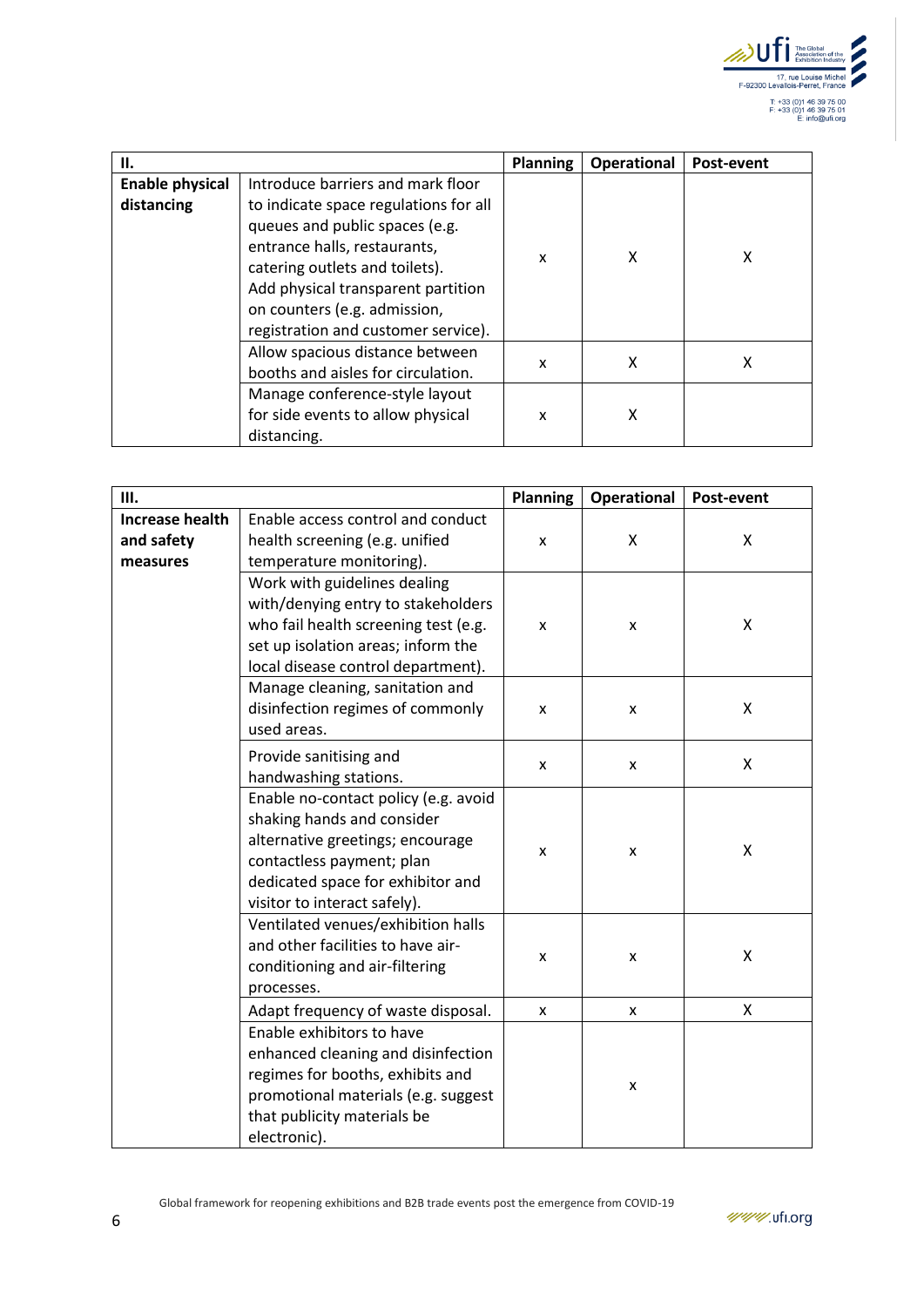

| IV.           |                                      | <b>Planning</b> | <b>Operational</b> | Post-event |
|---------------|--------------------------------------|-----------------|--------------------|------------|
| Implement     | Attendee flow management (e.g.       |                 |                    |            |
| crowd control | monitor access routes, queuing       | x               |                    |            |
|               | space and entrances; separate        |                 | x                  | X          |
|               | different areas of the event and     |                 |                    |            |
|               | control access).                     |                 |                    |            |
|               | Adapt registration process and       |                 |                    |            |
|               | manage set-up to reduce contact      |                 |                    |            |
|               | onsite (e.g. encourage online        |                 | $\pmb{\mathsf{x}}$ |            |
|               | registration wherever possible;      |                 |                    |            |
|               | print badges at home)                |                 |                    |            |
|               | Manage number of stakeholders        |                 |                    |            |
|               | on exhibition site (e.g.             |                 |                    |            |
|               | rationalise/simplify raw             |                 |                    |            |
|               | space/space-only stand designs       |                 |                    | X          |
|               | and construction methods to          | x               |                    |            |
|               | reduce time required to build and    |                 |                    |            |
|               | dismantle; allow longer timeframe    |                 |                    |            |
|               | to set up and dismantle).            |                 |                    |            |
|               | Manage number of attendees on        |                 |                    |            |
|               | the exhibition site (e.g. limit      |                 |                    |            |
|               | number based on area in gross        |                 |                    |            |
|               | square metres of the venue/hall,     |                 | x                  |            |
|               | as proposed by exhibition safety     |                 |                    |            |
|               | managers; assign tickets to          |                 |                    |            |
|               | designated time slots such as days   |                 |                    |            |
|               | and hours).                          |                 |                    |            |
|               | Manage catering offer to allow       |                 |                    |            |
|               | physical distancing and encourage    |                 |                    |            |
|               | additional hygiene measures (e.g.    |                 |                    |            |
|               | distancing tables and limiting       |                 | x                  |            |
|               | capacities inside restaurant areas;  |                 |                    |            |
|               | avoid buffet-style service stations; |                 |                    |            |
|               | offer pre-packed food).              |                 |                    |            |

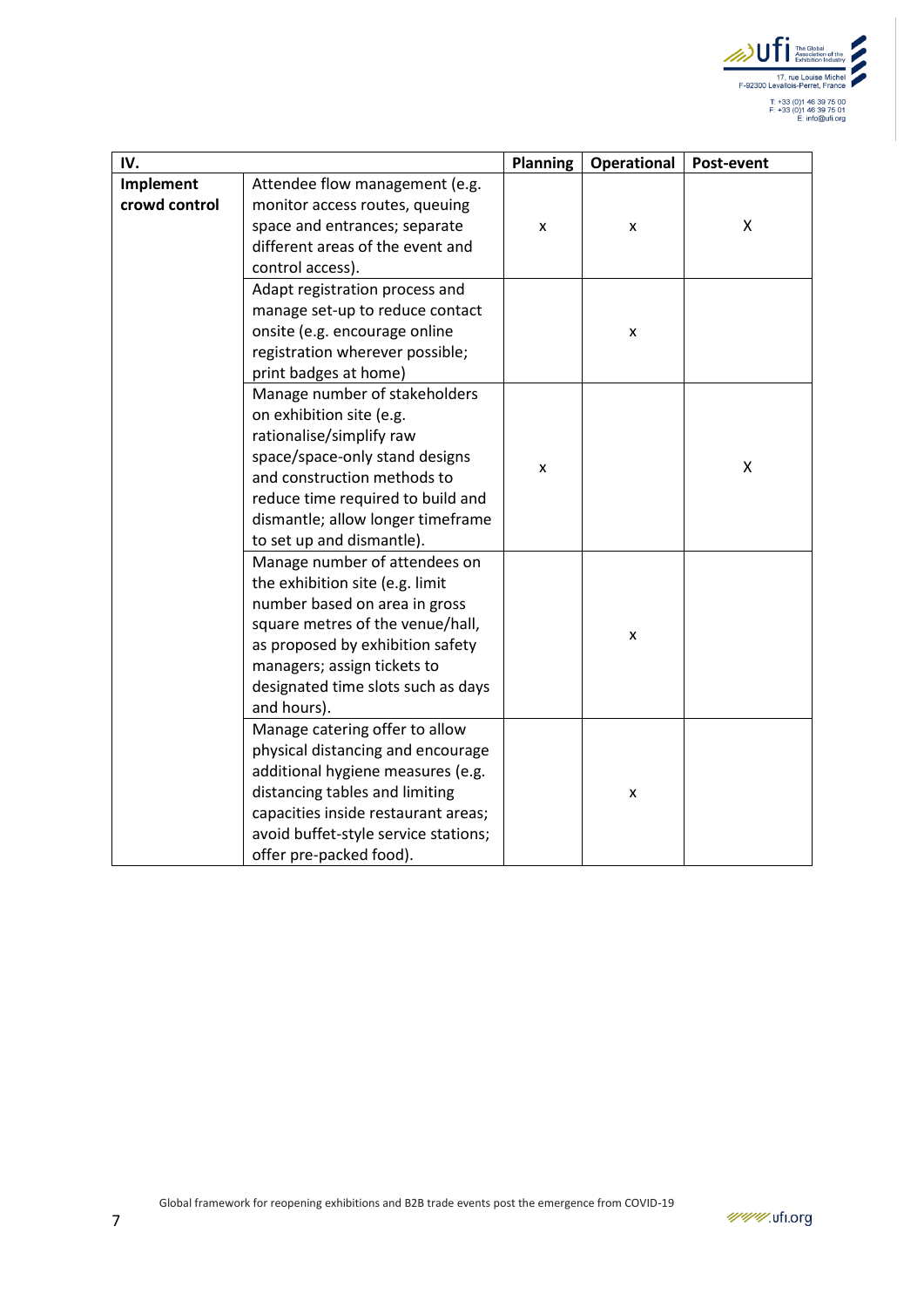

| V.                   |                                       | <b>Planning</b> | <b>Operational</b> | Post-event |
|----------------------|---------------------------------------|-----------------|--------------------|------------|
| <b>Encourage and</b> | Display measures and cleaning         |                 |                    |            |
| enforce              | regimes accessible for everyone.      | x               | x                  | x          |
| measures             | Work in legal framework that          |                 |                    |            |
|                      | clearly defines duties and            |                 |                    | x          |
|                      | responsibilities across all           | X               | X                  |            |
|                      | stakeholders involved.                |                 |                    |            |
|                      | Establish and maintain direct         |                 |                    | x          |
|                      | communication with local              | x               | x                  |            |
|                      | authorities.                          |                 |                    |            |
|                      | Set up medical service points (e.g.   |                 |                    |            |
|                      | medical support, patient handling,    |                 |                    |            |
|                      | treatment and clinical support,       | x               | x                  | X          |
|                      | patient transport and treatment,      |                 |                    |            |
|                      | clinical waste management).           |                 |                    |            |
|                      | Manage training on epidemic           |                 |                    |            |
|                      | prevention (e.g. master the skills of |                 |                    |            |
|                      | disinfectant use, cleaning public     | x               |                    |            |
|                      | places and emergency disposal).       |                 |                    |            |
|                      | Verify registration details on-site   |                 |                    |            |
|                      | and, where appropriate, manage        |                 | x                  |            |
|                      | process to inform health              | x               |                    | x          |
|                      | authorities.                          |                 |                    |            |
|                      | Monitor new sources of                |                 |                    |            |
|                      | information and establish             |                 |                    |            |
|                      | processes to act accordingly (e.g.    |                 |                    |            |
|                      | designate a team to follow local      |                 | X                  |            |
|                      | news, podcasts and practise           |                 |                    |            |
|                      | rumour controls; establish            |                 |                    |            |
|                      | mechanisms for epidemic               |                 |                    |            |
|                      | prevention and control).              |                 |                    |            |
|                      | Manage procedure to address on-       |                 |                    |            |
|                      | site concerns and answer questions    | x               | x                  | x          |
|                      | from all attendees (e.g. hotline).    |                 |                    |            |
|                      | Monitor real-time crowd               |                 |                    |            |
|                      | movements and establish               |                 |                    |            |
|                      | processes to act accordingly (e.g.    |                 |                    |            |
|                      | use technology to track in-show       |                 | x                  |            |
|                      | attendees; wristbands; Mobile         |                 |                    |            |
|                      | Apps heatmaps)                        |                 |                    |            |